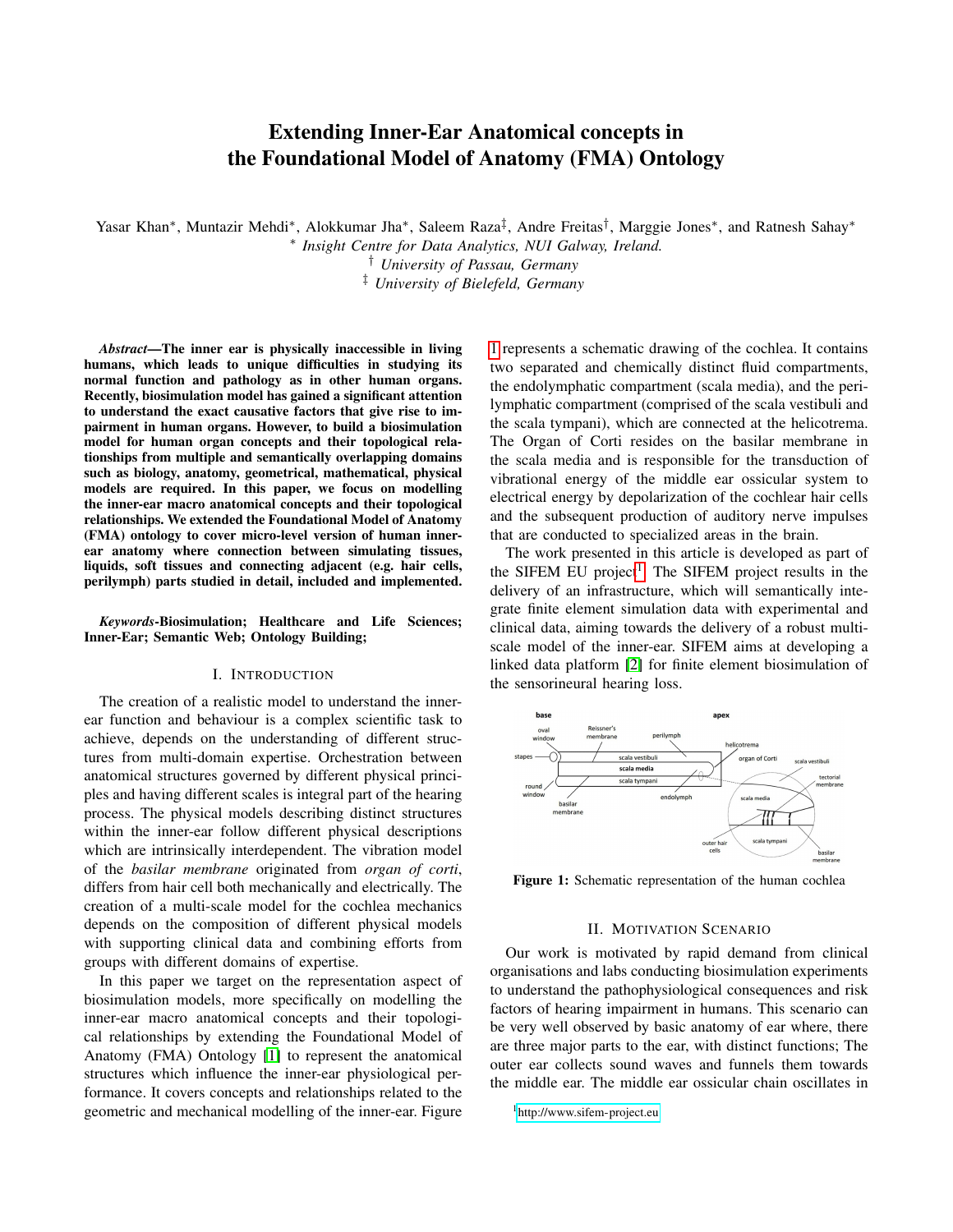<span id="page-1-0"></span>

Figure 2: Excerpt of SIFEM multi-scale conceptual model

response to the airborne pressure waves, generating pressure waves in the inner ear fluid chambers. The inner-ear turns pressure waves into electrical signals that our brain can understand. The hearing impairments, which could lead to hearing loss, are mainly caused by cochlear and cochlear nerve pathology and are classified as sensorineural hearing loss [\[3\]](#page-4-2).

Being an internal organ the inner ear is physically inaccessible in living humans, which leads to unique difficulties in studying its normal function and pathology as in other human organs. Thus biopsy, surgical excision and other conventional techniques of pathological studies are not feasible, without further impairing function [\[3\]](#page-4-2). Therefore mathematical modelling is particularly attractive as a tool in researching the *cochlea* and its pathology. Mathematical models were introduced into the study of cochlear pathology and physiology, providing a useful tool in order to observe the system's behaviour, which was difficult in previous human *in-vivo, in-vitro* studies [\[4\]](#page-4-3)[\[5\]](#page-4-4). The Finite Elements **Method** (**FEM**) – a mathematical framework – is assisting researchers in studying the structure-function relationship in normal and pathological cochlear.

Figure [2](#page-1-0) shows a SIFEM conceptual model which is designed to support simulation of hearing processes and the biological system of the inner-ear. The simulation of any biological system, in our case inner-ear, requires two types of models; e.g., models for conceptual representation of the studied phenomenon, and mathematical/numerical models for describing the behaviour of the system. Hearing models gives us the conceptual representation of inner-ear system from different perspectives: (i) geometric modelling specifies the physical structures and their relations; (ii) mechanical modelling defines the characteristics of sound vibrations, and (iii) electrical modelling describes the electrical responses which in turn refers to behaviour of the *hair cells* connected to the *organ of corti*. These three models provide comple-

mentary views for understanding the inner ear mechanism. On the other hand, numerical model describes the behaviour of a system by mathematical representations of input/output functions under various conditions. In SIFEM we use Finite Element Method (FEM) technique to simulate the modelled <sup>a</sup>hearing system. Figure [2](#page-1-0) shows the concepts and relations for geometric and mechanical multi-scale modelling of inner-ear. The "Anatomical Element" (in circle) is defined using the FMA Ontology (shown in Figure [4\)](#page-3-0) and further extended to include the simulating tissues, liquids, soft tissues and connecting adjacent (e.g. hair cells, perilymph etc.).

# <span id="page-1-1"></span>III. CONSTRUCTION METHODOLOGY OF THE SEMANTIC MODEL

This section describes the methodology used to develop the semantic model for human inner-ear macro anatomy. The approach followed to develop the semantic model in many aspects mirrors the METHONTOLOGY approach a systematic methodology for ontology engineering [\[6\]](#page-5-0), with the ontology life cycle being viewed as an evolving prototype in both approaches. Since there is no *'one size fits all'*, we have adapted and modified METHONTOLOGY in accordance with our usecase, with steps being carried out in a different order or not being deemed necessary at all. Also we followed an incremental approach with steps being repeated when necessary. The systematic methodologies used to develop the semantic model are listed below:

- 1) Specification of the high-level requirements for the ontology, e.g. components need to be covered to have meaningful and anatomically relevant modelling.
- 2) Definition of end users of the application platform of the semantic model, e.g. researchers in the domain of cochlear physiology who develop and/or use the finite element models of cochlea etc.
- 3) To ground the specifications, primary use cases were defined.
- 4) In parallel with requirements analysis and specification, a knowledge acquisition phase was carried out by means of a literature review. This stage also involved exploring for, and examination of, relevant existing ontologies that could be re-used.
- 5) A first draft of the overall semantic model to structure the domain knowledge was developed.
- 6) A glossary of terms for key domain concepts (many of which were identified during the requirements specification and literature review steps) was formalized and extended at this point and related terms were categorised.
- 7) Triples (Subject, Predicate, Object) linking classes to classes and classes to data values via object and data properties respectively were written in natural language.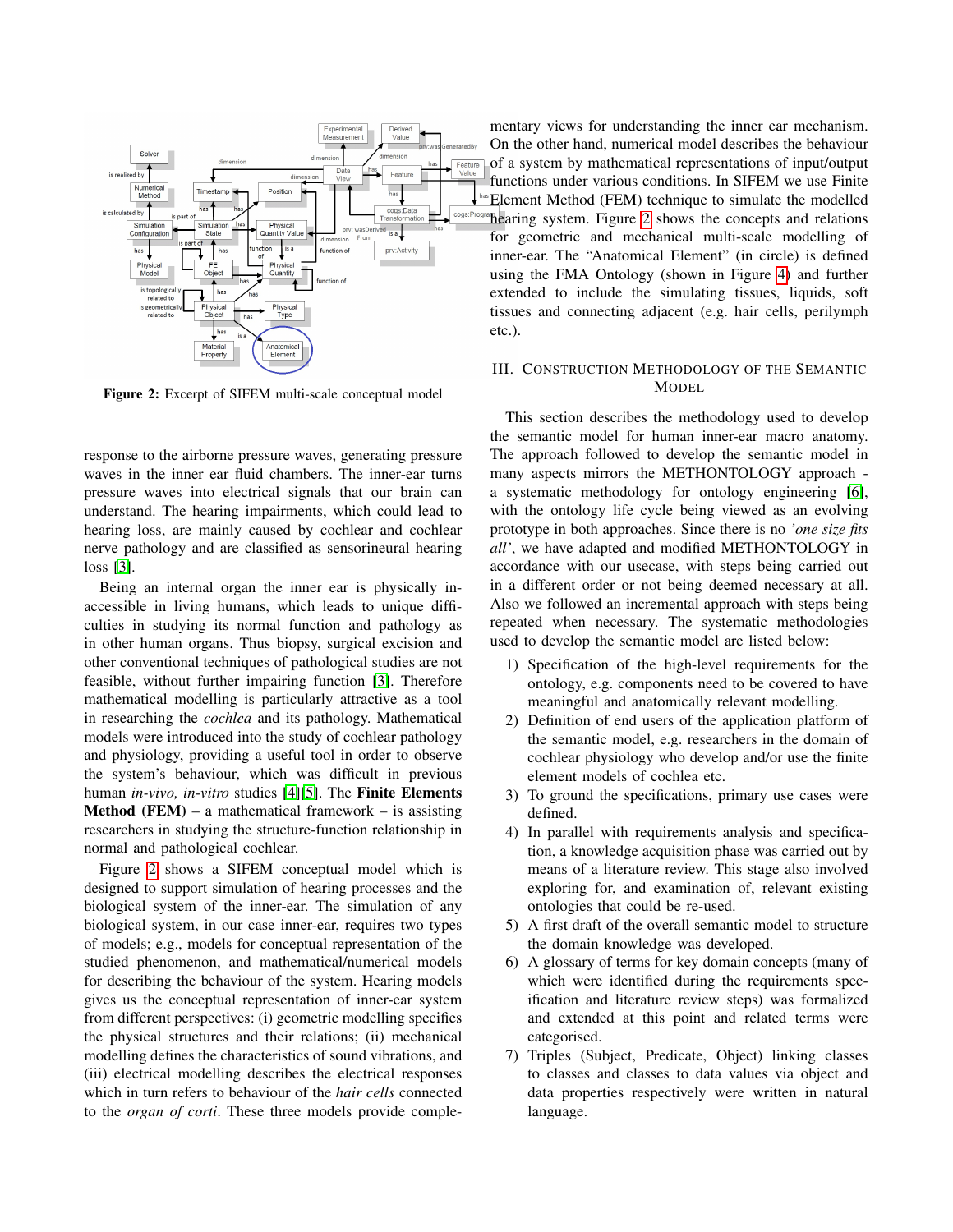- 8) A validation for correctness and completeness of these triples was performed by the end users (domain experts) and their feedback was used to correct errors. This step was done in part. The final semantic model can only be fully evaluated in combination with the semantic infrastructure.
- 9) The first T-boxes for human inner-ear anatomy model were formalised by implementing it in Protege (version 4.3) with the main classes and object and data properties specified.
- 10) Use cases identified in step 3 were implemented in Aboxes. It was necessary to add/amend T-box classes and properties at this stage to model items that previously had been overlooked or were ill-considered.

### IV. HUMAN INNER-EAR ANATOMY MODEL

The macro-anatomy of the inner-ear is detailed in the semantic model. Since SIFEM is mainly concerned with *sensorineural* (or inner-ear) hearing loss, rather than conductive (or middle-ear) hearing loss, more emphasis is given here to inner-ear anatomical structures and their topological relations rather than to those of the middle- and outer-ear. In the semantic model classes describe anatomical structures (e.g. *cochlea, organ of corti* and *reissner's membrane*) and object properties describe their topological relationships (e.g. *contains, bounds, separated from, separated by, connects to* and *connects at*).

A key class of the semantic model is the *cochlea*, which is the snail shaped spiral structure of the inner-ear and for the *lower turn of the cochlea* the class *basal turn of cochlea* is used. Another core anatomical structure in SIFEM is the *basilar membrane of cochlea*. This is because incident sound waves cause a mechanical disturbance (in the form of a travelling wave) along the *basilar membrane* and modelling which is fundamental to many biosimulation models of hearing.

The *cochlea* contains three *scalae* (or chambers) called the *scala vestibuli*, the *scala media* (or cochlear duct) and the *scala tympani*. The latter two are separated by the *basilar membrane*. This is modelled in the semantic model by using the following restriction on the *scala tympani* class: (*separated by* exactly 1 *basilar membrane of cochlea*) and (*separated from* exactly 1 *cochlear duct of membranous labyrinth*). A similar form of restriction is used to convey the fact that the *scala vestibuli* is separated from the *scala media* by the *vestibular membrane* (or *reissners membrane*). The *scala vestibuli* meets the *scala tympani* at the *helicotrema*. This is also modelled in the semantic model using a restriction class and is depicted in Figure [3.](#page-2-0)

Micro study of *cochlea* led us to further examine the components which helps simulation to cover adjacent tissues, fluids and defines cause and effect of the covered inner-ear part. Examples mentioned below gives a deep insight about

<span id="page-2-0"></span>

Figure 3: Classes and object properties showing that the scala vestibuli and scala tympani meet at the helicotrema which is the main component of the cochlear apex

these with exhaustive micro connections. This study could be understood by the following two examples.

The first example talks about *hair cells* accompanied by *stereocilia* bathing in the surrounding *endolymph*, as mentioned in Listing [1.](#page-2-1) Technically both *inner and outer hair cells* differed by their pattern of *stereocillia*. *Stereocillia* plays a crucial role in electromechanical transduction of *inner and outer cells*. This study will help to understand communication between IHC and OHC and their causes and effects. *Stereocilia* are mechanosensor organelles located at the apex of hair cells and form bundles. It is also closely adjoined with *reticular lamina* and canal based separation. Another diversion from *hair cell body* here clarifies that whole dimension in *cochlea* could be its extended relation with *stereocillia* which help to connect both *cochlea* and *vestibular sensory*. *Stereocilia* bathing surrounding *endolymph* performs this action of connection and gives an identity to both *inner hair cells* (IHC) and *outer hair cells* (OHC) by electromechanical transduction. This simulation not only exposes the connection but will also help to understand causes and effects of IHC and OHC.

<span id="page-2-1"></span>

| Class: jeam:Stereocilia                             |
|-----------------------------------------------------|
| SubClassOf                                          |
| ieam: Macro anatomical entity,                      |
| ieam:is_projected_from some fma:Cochlear_hair_cell, |
| ieam:contains some fma:Stereocilium,                |
| ieam:separated_from some ieam:Hair_cell_body,       |
| ieam: adjoins exactly 1 fma: Reticular lamina,      |
| ieam:is_part_of some fma:Cochlear_hair_cell         |
|                                                     |

Listing 1: Stereocilia

As mentioned in Listing [2](#page-3-1) inner most part of *cochlea* connection arises from *cochlea* called *basilar membrane*. It also acts as host tissue for the placement of *organ of corti* and later surrounded by *hair cells* to provide a mechanical mechanism for auditory functions. This concludes the mechanism for perception of sound which describes the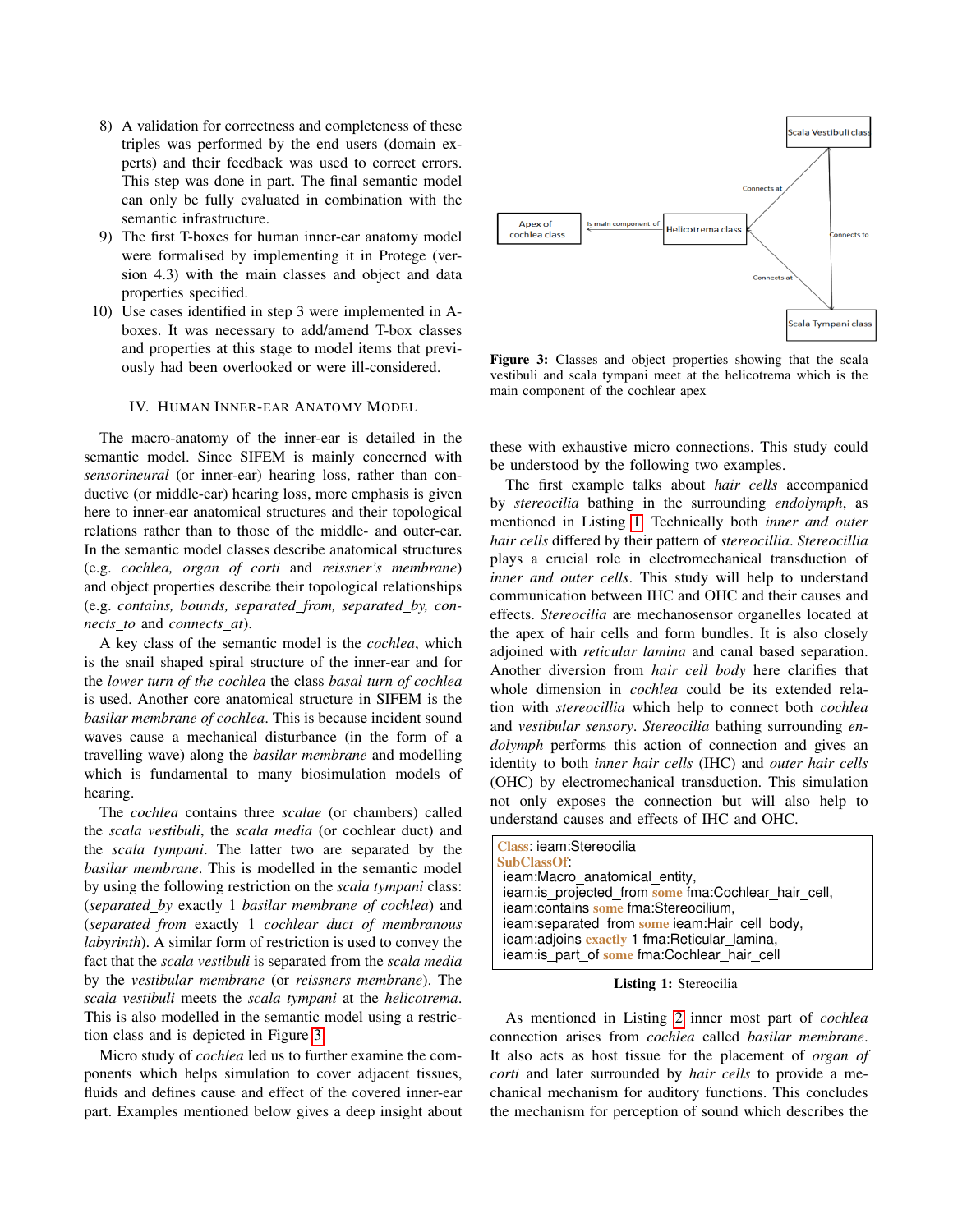<span id="page-3-0"></span>

Figure 4: Human Inner-ear Anatomy Model alignment with FMA

role of *organ of corti* in mechano-electrical transduction as described above.

<span id="page-3-1"></span>

Listing 2: Organ of Corti

As the inner-ear interacts and functionally affected by other anatomical structures external to it, external anatomical elements are also described in the semantic model. For example *middle-ear*, *stapes* and *modiolus* of the *cochlea* are classes in the semantic model. URIs from the Foundational Model of Anatomy (FMA) [\[1\]](#page-4-0) has been reused for most of the classes in the semantic model e.g. it has classes for such detailed inner-ear structures as *afferent neurons*, *actin filaments* and *cochlear inner hair cells*. It was only necessary to define SIFEM specific URIs for extremely detailed structures such as for *inner hair cell rows* and *Hensen's stripe*.

Foundational Model of Anatomy: The Foundational Model of Anatomy (FMA) is the essential ontology reused in the semantic model for describing anatomical elements. FMA is a reference ontology for anatomy, which satisfies fundamental requirements for ontological representation of human anatomy according to independent evaluations. Figure [4](#page-3-0) depicts the alignment of concepts from our local ontology, i.e. our extension to FMA with the concepts from global ontology of the anatomy domain. FMA is considered as a foundation model in the domain of human anatomy [\[7\]](#page-5-1). Selected portion of the class taxonomical hierarchy in the semantic model is depicted in Figures [5.](#page-3-2)

<span id="page-3-2"></span>

| $\nabla$ - $\bullet$ Thing                                                                   |
|----------------------------------------------------------------------------------------------|
| V Macro_anatomical_entity                                                                    |
| $\blacksquare$ Acoustic_nerve = Auditory_nerve = 'Cochlear nerve'                            |
| ■ 'Actin filament'                                                                           |
| - ● 'Afferent neuron'                                                                        |
| <b>O</b> 'Apex of cochlea'                                                                   |
| Apical_turn_of_the_cochlea                                                                   |
| <b>▼ ● 'Auditory ossicle'</b>                                                                |
| $\blacksquare$ Incus                                                                         |
| $\blacksquare$ Malleus                                                                       |
| <b>■</b> Stapes                                                                              |
| $\blacksquare$ Auditory_nerve = 'Cochlear nerve' = Acoustic_nerve                            |
| $\blacksquare$ Basal turn of cochlea $\equiv$ Lower turn of the cochlea                      |
| <b>Base of cochlea</b>                                                                       |
| $\overline{\bullet}$ Cavity                                                                  |
| $\blacksquare$ "Bony labyrinth" $\equiv$ Osseus labyrinth                                    |
| $\blacksquare$ Cochear canal = 'Scala media' = Ductus cochlearis                             |
| $\bullet$ Cochlea                                                                            |
| $\blacksquare$ $\blacksquare$ 'Cochlear duct of membranous labyrinth' $\equiv$ 'Scala media' |
| $\blacksquare$ Ductus cochlearis = 'Scala media' = Cochear canal                             |
| $\blacksquare$ Osseus_labyrinth $\equiv$ 'Bony labyrinth'                                    |
| $\blacksquare$ Scala media' = Ductus cochlearis = Cochear canal                              |
| $\blacksquare$ Scala tympani' = Tympanic_duct = Tympanic_canal                               |
| $\blacksquare$ Scala vestibuli' = Vestibular duct = Vestibular canal                         |
| Semicircular canal                                                                           |
| <b>Vestibule of bony labyrinth'</b>                                                          |
| v O Cell                                                                                     |
| └─ @ Auditory_sensory_cell = acoustic_hair_cell = Hair_cell                                  |
| <b>Boettcher's cell</b>                                                                      |
| $\blacksquare$ Cell_of_Corti = Auditory_sensory_cell = acoustic_hair_cell                    |
| Claudius' Cell                                                                               |
| v— O'Cochlear hair cell' = Auditory_sensory_cell = acoustic_hair                             |
| $\blacksquare$ Cochlear inner hair cell' = Inner hair cell                                   |
| $\Box$ $\Theta$ 'Cochlear outer hair cell' = Outer hair cell                                 |
| V— I Hair_cell = Auditory_sensory_cell = acoustic_hair_cell                                  |
| $\blacksquare$ Inner_hair_cell $\equiv$ 'Cochlear inner hair cell'                           |
| $\Box$ Outer hair cell $\equiv$ 'Cochlear outer hair cell'                                   |
| <b>B</b> Hensen's cell                                                                       |
| Meuroglial cell'                                                                             |
| Pillar cell of cochlea'                                                                      |
| i Supporting cell'                                                                           |
| $\Box$ acoustic hair cell = Auditory sensory cell = Hair cell                                |
| Cochlear aqueduct'                                                                           |
| $\blacksquare$ Cochlear ganglion' $\equiv$ Spiral_ganglion                                   |
| Cochlear labyrinth'                                                                          |
| $\blacksquare$ Cochlear nerve' = Auditory_nerve = Acoustic_nerve                             |
| Cochlear hair cell base                                                                      |
| Cochlear hair cell top                                                                       |
| - Cochlear outer hair cell base                                                              |
|                                                                                              |
|                                                                                              |

Figure 5: Class Hierarchy of the Inner-Ear Model

## V. IMPLEMENTATION

The proposed version of the semantic model (extension to FMA ontology) having fine grained level anatomical concepts and their relationships has been practically modelled in Protege<sup>[2](#page-0-1)</sup>. We decided to use the "Human assessment and conformity with requirements" method of evaluation [\[8\]](#page-5-2), carried out by the domain experts who seek to verify the adherence of the semantic model to certain criteria and patterns. Firstly, the semantic model got evaluated syntactically to check any syntactic inconsistencies. We used the OOPS! tool [\[9\]](#page-5-3), a Web-based tool intended to detect

<sup>2</sup><http://protege.stanford.edu/>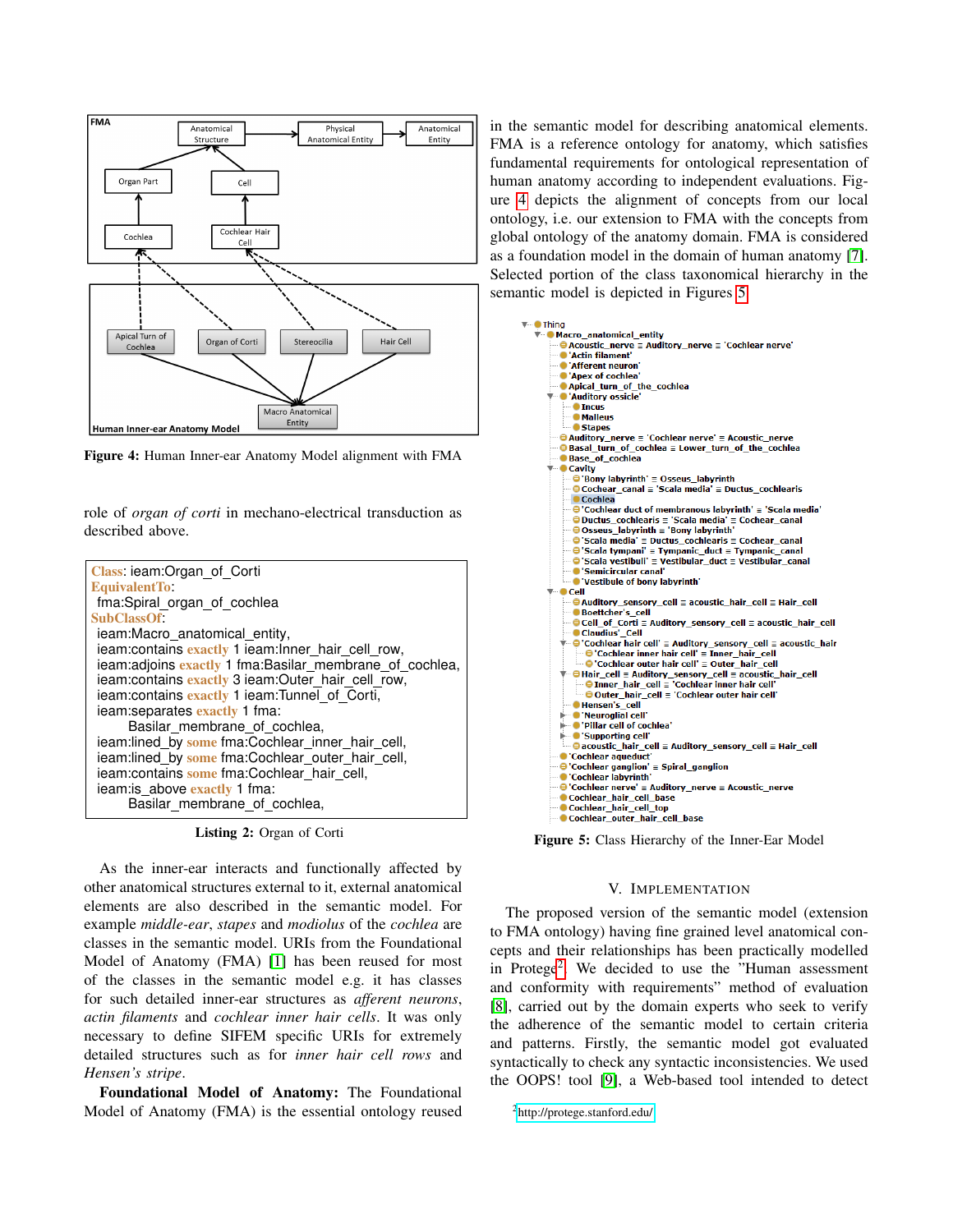potential syntactic errors in formal ontologies. The initial evaluation concluded with minor pitfalls (e.g., missing annotations, domain and/or range in properties). OOPS! helped us to prepare a syntactically clean version of the semantic model. The model has been shared with the domain experts involved in the SIFEM project to get feedback from domain experts and to evaluate the semantic aspects of the model to evaluate the correctness and completeness in the modelling of concepts and their hierarchical relationships. As discussed in Section [III,](#page-1-1) several iterations of this step performed and captured to accumulate feedback from domain experts till the completion of final semantic model.

The final stage of evaluation of the semantic model relates to its application in the associated use case. The semantic model has been integrated and instantiated along with the other models in the context of SIFEM project which provides an infrastructure on top of these conceptual models which semantically integrates finite element simulation data with experimental and clinical data to deliver a robust multiscale model of the inner-ear. The principled semantic representation of the biosimulation and experimental data in the form of the semantic model, its associated models and their instantiations enabled the reproducibility, integration and reusability of different experiments and the automation of experimental analysis.

## VI. RELATED WORK

Here [\[10\]](#page-5-4) an ontology-based framework proposed for finite element analysis in a product development environment, uses a three-stage automated finite element modelling (FEM) method to identify and classify structural configurations and analysis. Modelling knowledge into a set of formal ontologies described in OWL. Gennari et. al. [\[11\]](#page-5-5), [\[12\]](#page-5-6) integrates three different biosimulation models of the heart, with three distinguish scales: (i) a cardiovascular fluid dynamics model; (ii) a model of heart regulation; and (iii) a sub-cellular model of the arteriolar smooth muscle. Gennari et al built a lightweight ontological framework, called Application Model Ontology (AMO), using small subsets of the reference ontologies, to annotate these biosimulation models semantically and to map between matching concepts. Further, to merge computational models of biological processes into reusable, multi-scale models, two reference ontologies were used, namely the Foundational Model of Anatomy (FMA) [\[1\]](#page-4-0) and the Ontology of Physics for Biology (OPB). Researchers addressed the question of how heart rate and blood pressure depend on calcium uptake into arteriolar smooth muscle cells, a question that could be difficult to answer using single biosimulation model alone. The representation of biosimulation models has been steadily developed in the literature (Sauro & Bergmann [\[13\]](#page-5-7)), including CellML[\[14\]](#page-5-8) and SBML [\[15\]](#page-5-9). Ontologies such as the Systems Biology Ontology (SBO) [\[16\]](#page-5-10) and Terminology for the Description of Dynamics (TEDDY) [\[16\]](#page-5-10) have been used to conceptualize biosimulation and results. In this paper, we extended the Foundational Model of Anatomy (FMA) ontology [\[1\]](#page-4-0) to cover detail level version of human inner-ear anatomy where connection between simulating tissues, liquids, soft tissues and connecting adjacent (e.g. *hair cells*, *perilymph* etc.) parts studied in detail,included and implemented.

## VII. CONCLUSION

In order to cover detailed concepts and relationships related to the geometric and mechanical modelling of the inner-ear, we have extended the Foundational Model of Anatomy (FMA) ontology. The proposed extension is specifically targeted towards inner-ear anatomy relating connection between simulating tissues, liquids, soft tissues and connecting adjacent (e.g. hair cells, perilymph etc.). The extended Foundational Model of Anatomy (FMA) ontology has been applied within the SIFEM project to improve the automation in integration, analysis and visualisation of biosimulation models for the inner-ear (cochlea) mechanics.

### ACKNOWLEDGMENTS

This publication has emanated from research supported in part by the research grant from Science Foundation Ireland (SFI) under Grant Number SFI/12/RC/2289 and EU project SIFEM (contract Number 600933).

We thank Dr. Thanos Bibas from University of Athens, for his valuable suggestions, comments and detailed review.

## **REFERENCES**

- <span id="page-4-0"></span>[1] C. Rosse and J. L. V. M. Jr., "A reference ontology for biomedical informatics: the Foundational Model of Anatomy," *Journal of Biomedical Informatics*, vol. 36, no. 6, pp. 478–500, 2003. [Online]. Available: [http:](http://dx.doi.org/10.1016/j.jbi.2003.11.007) [//dx.doi.org/10.1016/j.jbi.2003.11.007](http://dx.doi.org/10.1016/j.jbi.2003.11.007)
- <span id="page-4-1"></span>[2] M. Mehdi, Y. Khan, A. Freitas, J. Jares, S. Decker, and R. Sahay, "A linked data platform for finite element biosimulations," in *Proceedings of the 11th International Conference on Semantic Systems, SEMANTICS 2015, Vienna, Austria, September 15-17, 2015*, A. Polleres, T. Pellegrini, S. Hellmann, and J. X. Parreira, Eds. ACM, 2015, pp. 89– 96. [Online]. Available: [http://doi.acm.org/10.1145/2814864.](http://doi.acm.org/10.1145/2814864.2814884) [2814884](http://doi.acm.org/10.1145/2814864.2814884)
- <span id="page-4-2"></span>[3] S. Merchant, M. McKenna, J. Adams, J. Nadol Jr., J. Fayad, R. Gellibolian, F. Linthicum Jr., A. Ishiyama, I. Lopez, G. Ishiyama, R. Baloh, and C. Platt, "Human temporal bone consortium for research resource enhancement," *Journal of the Association for Research in Otolaryngology*, vol. 9, no. 1, pp. 1–4, 2008. [Online]. Available: [http:](http://dx.doi.org/10.1007/s10162-008-0111-5) [//dx.doi.org/10.1007/s10162-008-0111-5](http://dx.doi.org/10.1007/s10162-008-0111-5)
- <span id="page-4-3"></span>[4] F. Böhnke and W. Arnold, "3D-finite element model of the human cochlea including fluid-structure couplings," *ORL*, vol. 61, no. 5, pp. 305–310, 1999.
- <span id="page-4-4"></span>[5] D. Kikidis and A. Bibas, "A clinically oriented introduction and review on finite element models of the human cochlea," *BioMed research international*, vol. 2014, 2014.